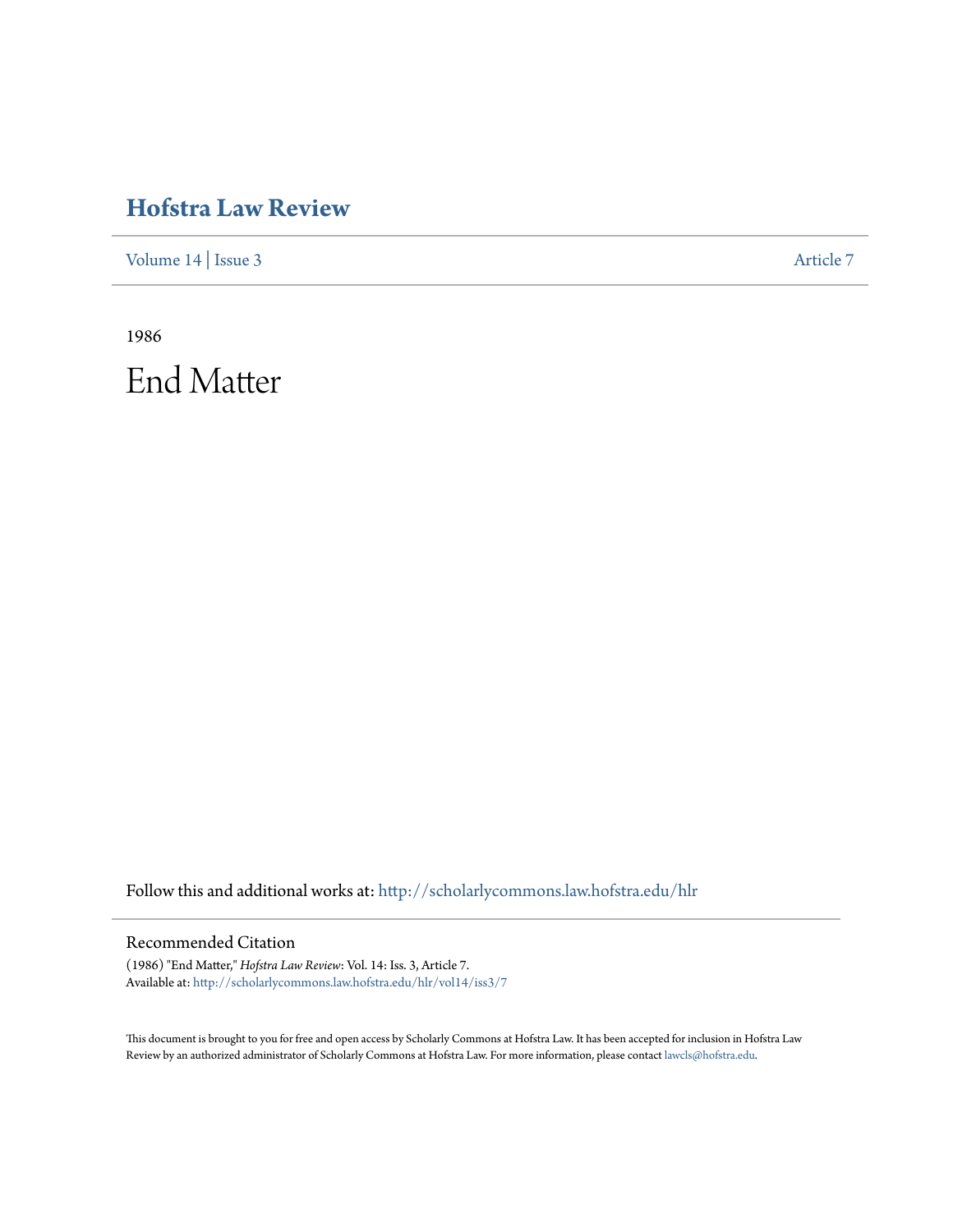## **3 800/372-103 e toll-fre l Cal**  $\blacksquare$ . catalog e  $\blacksquare$ **. latest**

#### & Law Report **Securities Regulation**

where  $\alpha$  is different factor of an indicated and  $\alpha$ 

coverage of federal and state securities law eral, state, and local news. Coverage includes<br>and regulation; corporate governance and the Department of Justice, the Federal Trade ties; commodity futures regulation; and<br>accounting standards and practice. attorney responsibility; enforcement activicoverage of federal and state securities law weekly information service offers concise Securities Regulation & Law Report. This ing financial market regulations, rely on BNA's When you need to keep up with rapidly chang-

#### , developments lagar f o s analysis d and s and s new state of an s new state of an s new state of an **Series Corporate Practice** t Cour e Suprem l al f o n notificatio y same-da

Designed for corporate lawyers, BNA's Corporate Practice Series is a time-saving service offering a series of portfolios, prepared by practitioners, treating specific areas of corporation law.

#### **The Family** Law Reporter d an , courts l federal d an e stat , Commission

Keep up with the rapidly expanding field of family law with BNA's Family Law Reporter. Each week, you'll get nationwide coverage of precedent-setting cases in divorce, alimony, child custody, juvenile court cases, and tax aspects of family law. Reference file includes full text of federal laws, selected state statutes, and a quick scan summary of state divorce codes.

#### **Antitrust & Trade Regulation Report**  $\overline{\phantom{a}}$  ,  $\overline{\phantom{a}}$  ,  $\overline{\phantom{a}}$  and  $\overline{\phantom{a}}$  and  $\overline{\phantom{a}}$  functions in  $\overline{\phantom{a}}$

Commission, state and federal courts, and private enforcement *Report From Feceric Weekly Houndard Divisions*  $f_{\rm tot}$  or  $f_{\rm tot}$  is a national  $\alpha$  is a regulation of the Vou'll receive week notification of BNA's Antitrust & Trade Regulation Report. and trade regulation developments, rely on If you must stay abreast of significant antitrust

#### **The United States Law Week** . law n poratio

For more than 50 years, The United States Law Week has been helping lawyers prepare briefs, argue points, and win cases. You can turn to this weekly information service for news and analysis of legal developments,<br>precedent-setting cases, and full text of selected federal statutes. You'll also receive<br>same-day notification of all Supreme Court decisions, in full text.

#### $\overline{\phantom{a}}$  and  $\overline{\phantom{a}}$  and  $\overline{\phantom{a}}$  and  $\overline{\phantom{a}}$  and  $\overline{\phantom{a}}$  and  $\overline{\phantom{a}}$  and  $\overline{\phantom{a}}$  and  $\overline{\phantom{a}}$  and  $\overline{\phantom{a}}$  and  $\overline{\phantom{a}}$  and  $\overline{\phantom{a}}$  and  $\overline{\phantom{a}}$  and  $\overline{\phantom{a}}$  and  $\overline{\phantom{a}}$  a Reporter **Media Law**

**nications**. th print and electron rights, and FOIA, turn to BNA's Media Law<br>Reporter. Weekly coverage includes full text  $\mathbf{S}$  between  $\mathbf{S}$  of the regulations of the regulation of  $\mathbf{S}$  $\mathbf{w}$  reported *securities a Reported Reported in Securities* of communications law issues-including in-For the latest decisions affecting the full range

**Call toll-free 800/372-1033**<br>(In Maryland: 800/352-1400; Washington, D.C.: 258-9401) or write for our free catalog.



**e e m e n e e c e n e c e f n e f e f n e f f n e f f e f f f e f f** *<b>e f <b>f <b><i>e* **f** *<b><i><b> <b> <i><b> <b> <b> <b> <b> <b>*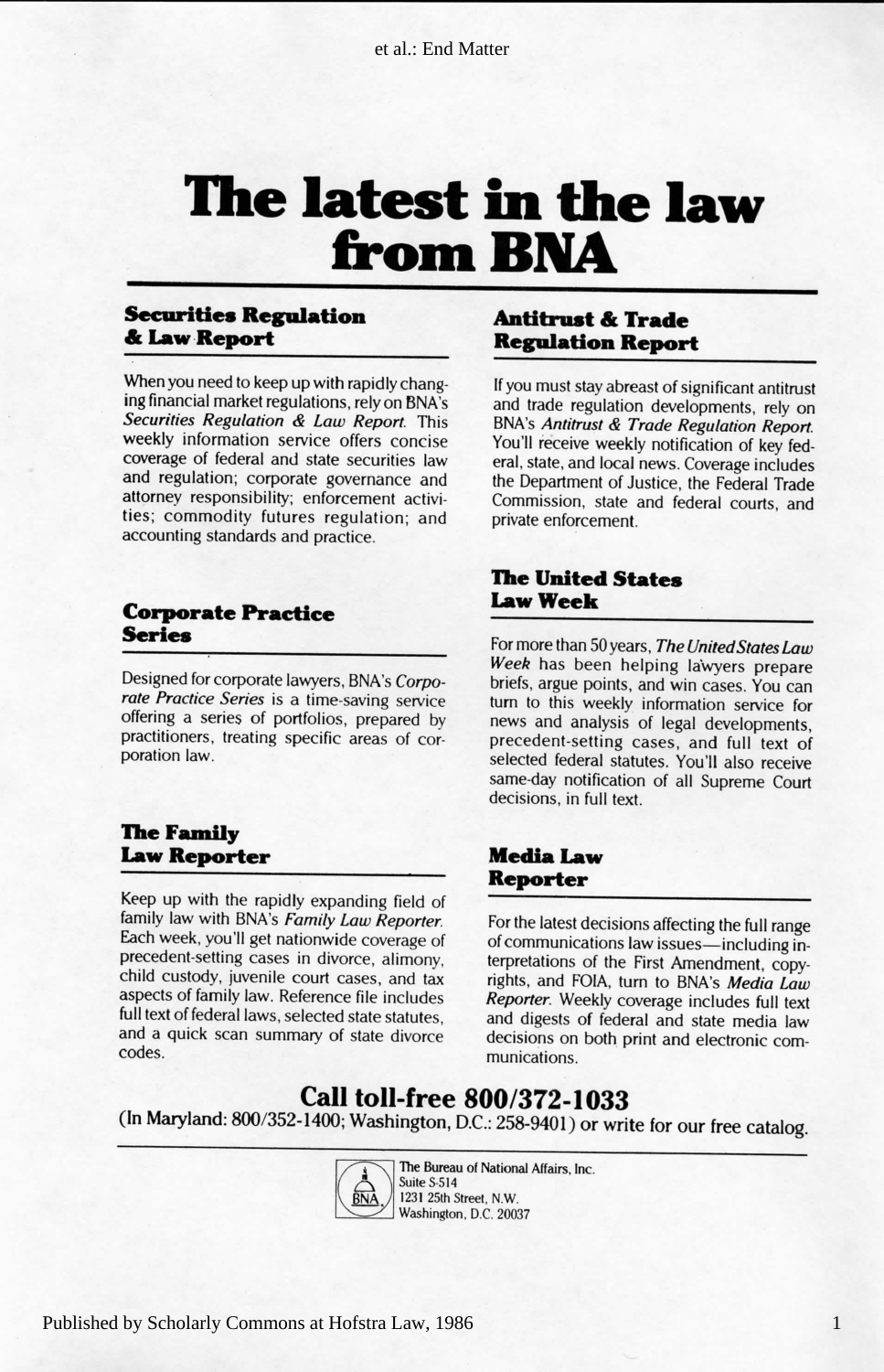http://scholarlycommons.law.hofstra.edu/hlr/vol14/iss3/7

2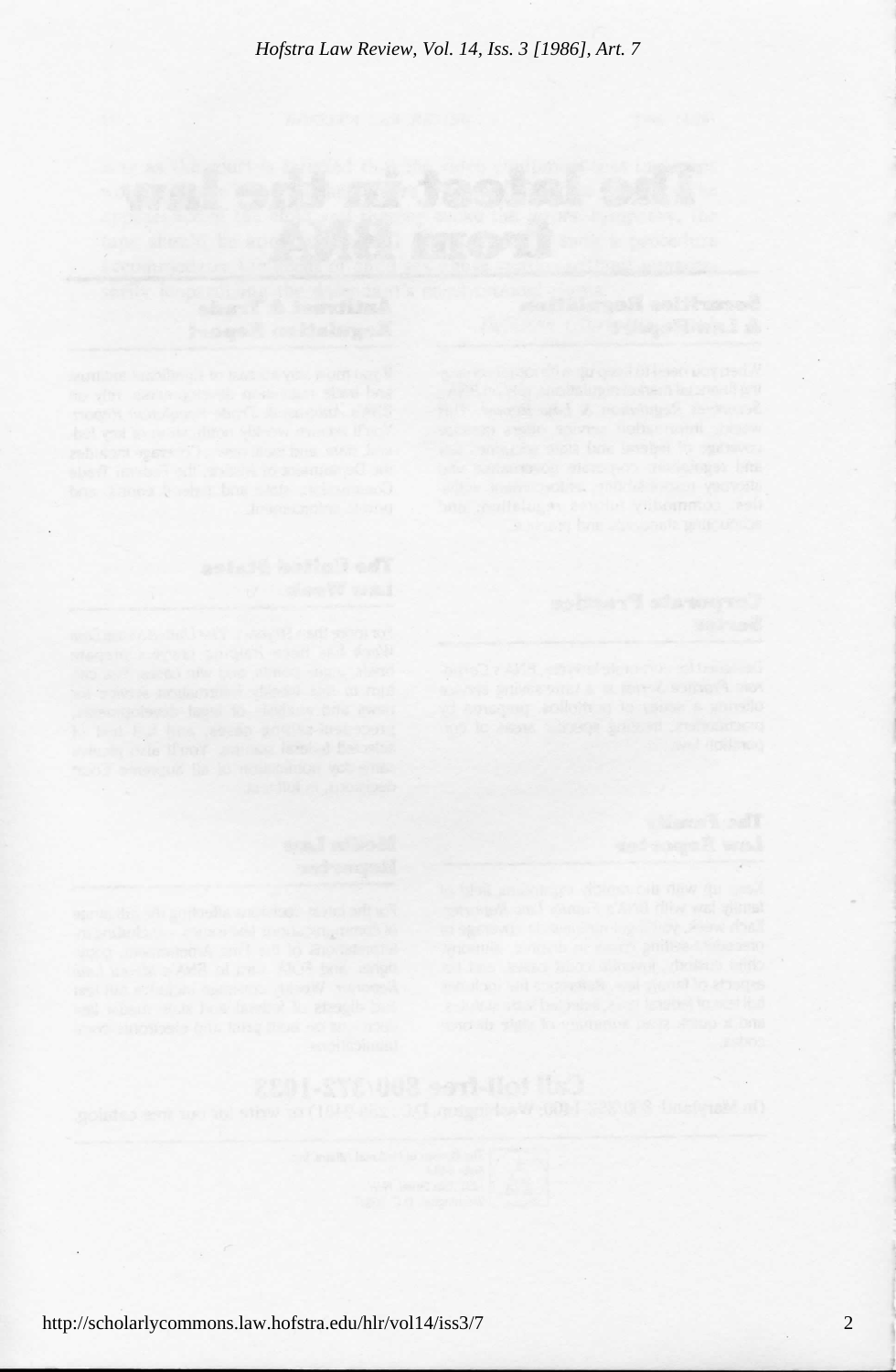et al.: End Matter

2 241-529 ) (800 - 1 755-452 ) (404 **e Telephon**

Hofstra law review. K8.045

## $\mathbf{DAR}$

## **PI**  $\sim$ *IN*

- FIRST to use offset printing
- FIRST to use photo composition
- · FIRST to use computers for galley correction accuracy
- FIRST and only to have "Accu-Type" composition-It's fantastic!
- FIRST to use perfect binding
- FIRST and only to provide editor's day at printer's plant
- FIRST and only to use web offset for law review printing

in the world. If you want the "BEST" give the "FIRST" company<br>a call–Darby Printing Company. come number "ONE"-The largest printer of college law reviews quality & price in America. Being "BEST" has helped us be-Being "FIRST" has helped us be the "BEST"-The best service,

# $QUALITY-SERVICE-PRICE$ <br>Darby Printing Company  $\bullet$  715 W. Whitehall St., S.W.  $\bullet$  Atlanta, Georgia 30310  $\frac{m}{N}$ **"EIRST**"

Telephone (404) 755-4521 - (800) 241-5292

Published by Scholarly Commons at Hofstra Law, 1986

3